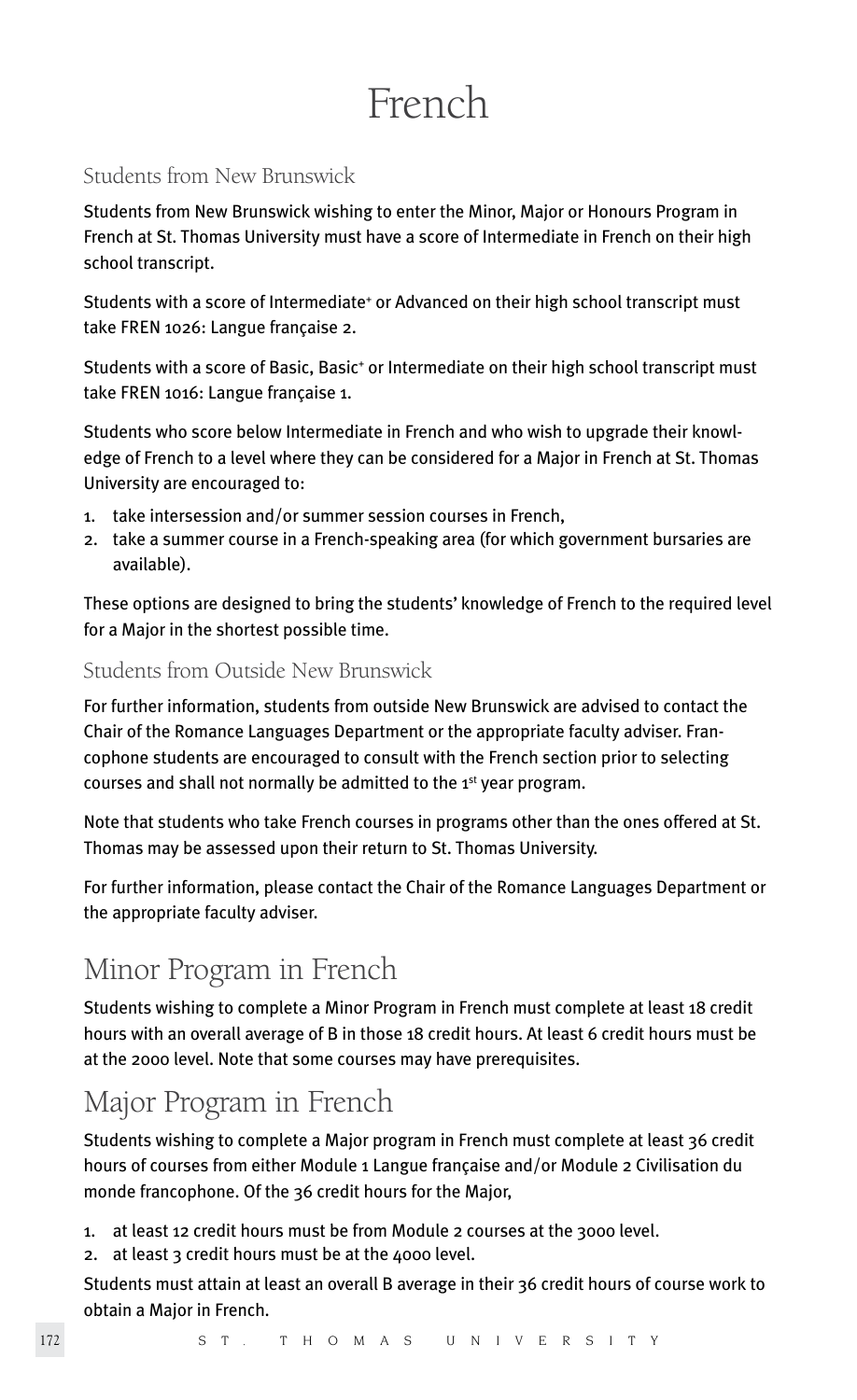# Double Major in French and Spanish

Please refer to the Romance Languages section of the Calendar.

# Honours Program in French

Students wishing to complete an Honours program in French must meet the general norms of the University for an Honours degree, as set forth in section two of the calendar: Academic Programs.

Honours students must also meet the requirements set forth by the Romance Languages Department to obtain a Major in French. The Honours degree in French consists of 48 credit hours in French. In addition, Honours students are expected to take and pass with a B average, Module 3: French Honours.

# **Junior Year Abroad**

Students who wish to spend their junior year abroad or at another Canadian university will be required to take courses which correspond to those offered in one of the St. Thomas modules. They should, at all costs, avoid duplication of courses already taken. In addition, they should get advance approval for their planned program of study from the Romance Languages Department Honours and Majors committee in March of the year before their planned stay at another university. Students who take courses at another university may be required to take a placement or a test of language proficiency when they enroll or re-enroll at St. Thomas.

# Certificate in French Language Proficiency

The Certificate in French Language Proficiency is available to any student studying French at St. Thomas University. At the beginning of their 4th year students must make application for the Certificate to the Chair of the Romance Languages Department. The Certificate is awarded to students who meet the following criteria:

- 1. the completion with a grade of B+ in each of the three courses FREN 2316 Grammaire du français, FREN 2326 Composition, and FREN 2336 Communication orale (Students excluded from taking FREN 2336 may, with the permission of the Department, substitute 6 credit hours in upper level courses in language or civilization.); and
- 2. the completion of a subsequent 6 credit hours level 3000/4000 course or equivalent in French language or civilization with a grade of B+.

# French Curriculum

# **Beginning French**

Note: Although French 1006 and French 1016 may count for university credit, they may not count towards a Major or Honours in French.

Students interested in undertaking French language study at St. Thomas will be assigned courses according to their needs and levels of achievement as determined by the French section.

# **FREN-1006. Le français pour débutants**

The aims of this course are listening comprehension, basic oral expression, elementary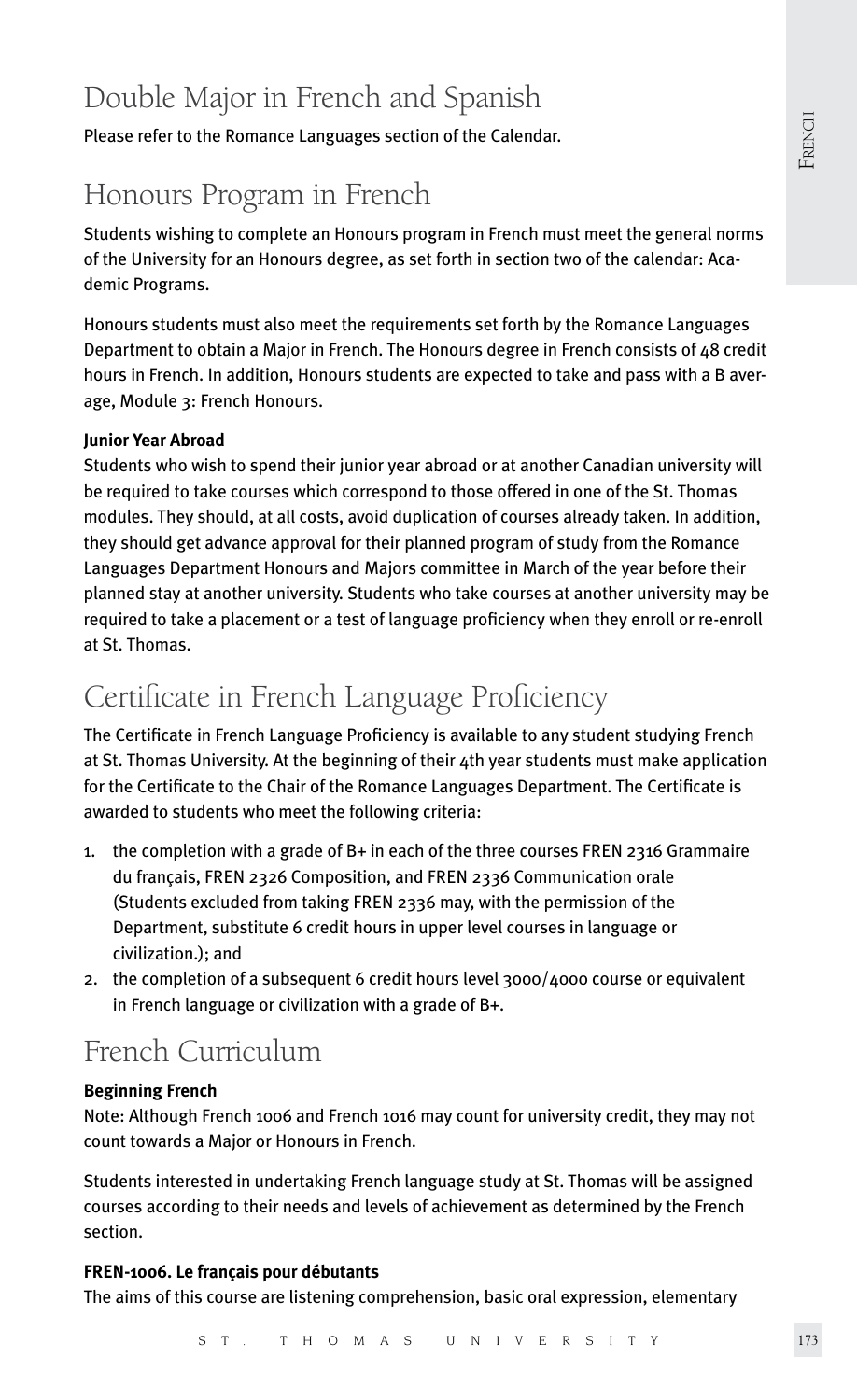reading, writing, and grammar. *This course is not open to students who have previously studied French*.

### **FREN-1016. Langue française 1**

This course is designed for students entering university who achieved a score of Basic or Basic+ or Intermediate in French in high school. The aims of this course are listening compréhension, basic oral expression, elementary reading, writing and grammar.

## **FREN-1026. Langue française 2**

This course is designed for students entering university who achieved a score of Intermediate+ or Advanced in French in high school. The course has a strong reading component with material drawn from a variety of sources in the Francophone world. It emphasizes the four skills: oral practice, reading, writing and listening compréhension.

# Module 1: Langue française

Choices within this module should be made in consultation with the faculty advisor and with the approval of the Romance Languages Department Honours and Majors committee. Note also, that since not all these courses are offered every year, the student's program should be planned and approved well in advance.

## **FREN-1016. Langue française 1**

This course is designed for students entering university who achieved a score of Basic, Basic<sup>+</sup> or Intermediate in French in high school. The aims of this course are listening comprehension, basic oral expression, elementary reading, writing and grammar.

### **FREN-1026. Langue française 2**

This course is designed for New Brunswick students entering university who have achieved a score of Intermediate<sup>+</sup> or above in French in high school. The course has a strong reading component with material drawn from a variety of sources in the francophone world. It emphasizes the four skills: oral practice, reading, writing and listening comprehension.

# **FREN-2306. Textes 2: la Francophonie**

Ce cours cherche à approfondir et à étendre les connaissances de base acquises. Par un choix de lectures variées, le cours vise à améliorer la compréhension de textes écrits, à faciliter l'apprentissage du vocabulaire, et à familiariser les étudiants avec le monde et les cultures de la Francophonie.

# **FREN-2316. Grammaire du français**

Révision et approfondissement des règles de base de la grammaire française: la conjugaison du verbe, les modes et temps du verbe, les accords, les compléments, les pronoms personnels et relatifs. Étude de la forme de la phrase, de la syntaxe et de la fonction des mots. Préalable: FREN 1016 et/ou FREN 1026 ou la permission du professeur.

# **FREN-2326. La Composition**

Destiné aux étudiants ayant une bonne connaissance des rudiments de la grammaire française, ce cours vise à développer des compétences dans le domaine de la rédaction et de la révision de textes et de travaux écrits. L'étudiant apprendra à structurer et à nuancer sa pensée à l'aide de modalités rhétoriques et de stratégies argumentatives mises en application. Seront privilégiées les pratiques discursives suivantes: le portrait, la description, la narration, l'essai, l'article journalistique, la dissertation classique, l'explication de texte, le compte rendu et la correspondance. Il est fortement recommandé aux étudiants de suivre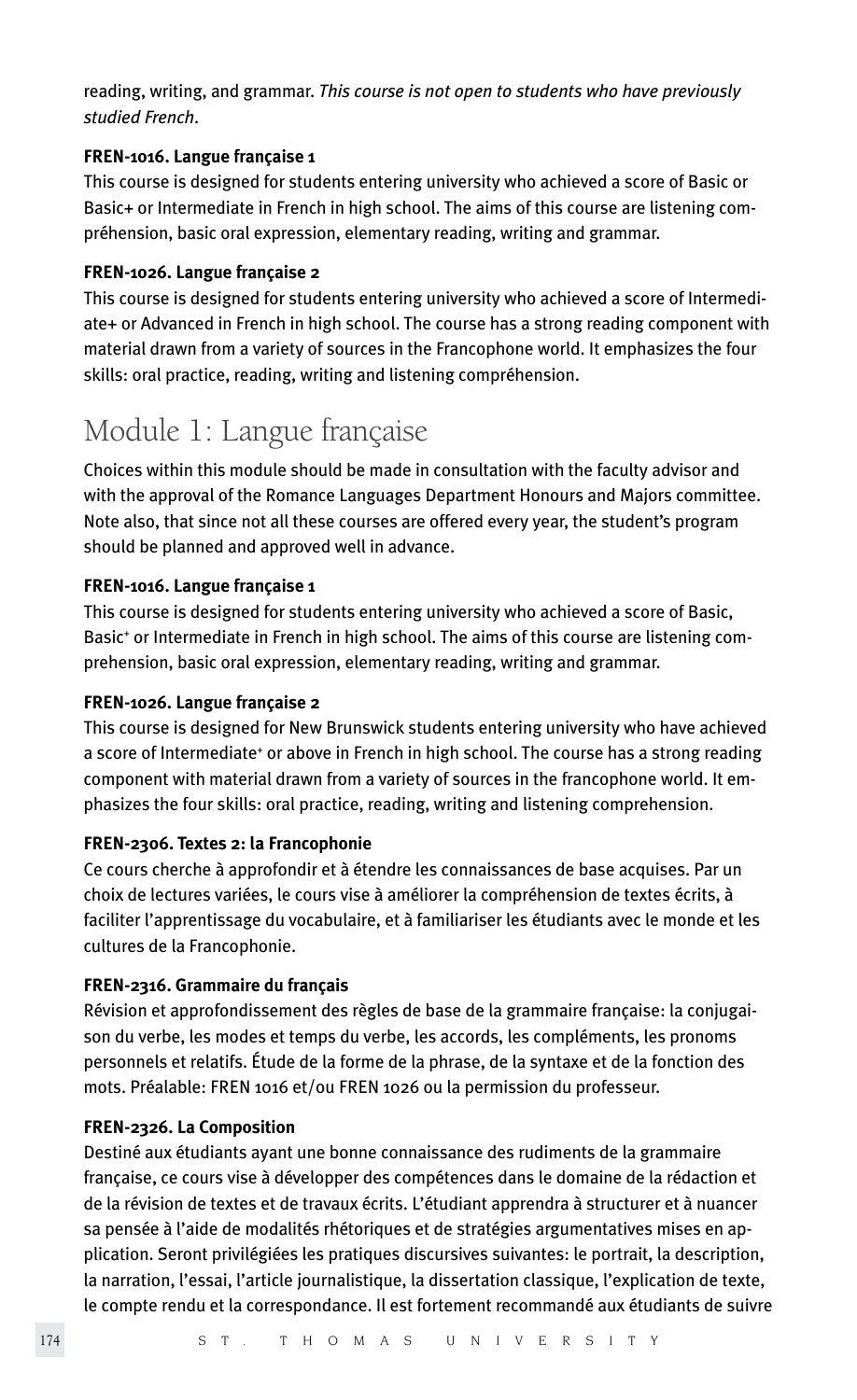en même temps le cours FREN 2316. Cours préalable: FREN 1016 ou FREN 1026.

#### **FREN-2333. Conversational French**

This course is designed for students who wish to improve their abilities in spoken French and listening comprehension. It will focus on developing skills and lexical flexibility for participating actively in a normal conversation with native interlocutors, presenting and defending opinions on a variety of subjects in social and professional situations. Prerequisite: FREN 2333 is open to students with Intermediate+, or Advanced level of oral proficiency.

#### **FREN-2336. Communication orale**

Ce cours de niveau intermédiaire a pour but d'améliorer la comprehension auditive et l'expression orale de l'étudiant : travaux pratiques, documents authentiques sonores et vidéo, phonétique et activités communicatives. Le cours est fermé aux étudiants francophones. Cours préalable: FREN 1016 ou FREN 1026 ou la permission du professeur.

#### **FREN 3233: Traduction**

Ce cours se veut une initiation à la traduction. Un choix de notions linguistiques faisant partie de la traduction d'unités de langue, de phrases et de textes fournira le cadre méthodologique aux travaux appliqués. Des exercices pratiques porteront sur la traduction des extraits provenant des genres tels la nouvelle, le roman, la correspondance, l'essai, l'écrit journalistique et l'écrit technique. L'étude comparative fournira l'occasion d'effectuer des traductions dans deux sens (de l'anglais au français et du français à l'anglais). Les étudiants prendront connaissance d'un certain nombre d'outils informatisés de traduction. Cours préalables : FREN 2316 : Grammaire du français.

## **FREN 3413. Grammaire avancée**

Ce cours s'adresse à ceux qui sont soucieux de la pureté de la langue française, dont les très nombreux pièges et subtilités suscitent souvent l'embarras du locuteur. Il s'agit en l'occurrence d'un point de vue normatif qui, identifiant les tours fautifs et les constructions incorrectes aboutissant à quelque impropriété, consacre le "bon usage" tout en permettant de saisir le subtil. On y fera la synthèse des recommandations des meilleurs grammairiens contemporains en vue d'aboutir à l'usage d'une langue claire. Cours préalable: FREN 2316 ou l'approbation du professeur.

#### **FREN 3423. Rédaction**

Dans ce cours il s'agira d'amener l'étudiant à parfaire ses compétences au plan de l'écrit. À partir d'un choix de textes modèles tirés d'un corpus francophone, on invitera l'étudiant à produire des travaux écrits. Un souci particulier sera accordé à la révision et à la maitrise des aspects linguistiques du discours écrit, à savoir la phrase complexe, l'usage idiomatique de la langue, et les niveaux de langue. Cours préalable: FREN 2326 ou l'approbation du professeur.

#### **FREN 3433. De l'oral à l'écrit**

Ce cours est consacré au perfectionnement des competences orales et rédactionnelles. Cours préalable: 12 heures de credits en français au niveau 2000 ou l'approbation du professeur.

#### **FREN 3443 Textes 3: Lecture avancée**

Ce cours a pour but d'approfondir les connaissances linguistiques et grammaticales déjà acquises. À travers un choix de textes variés et de vidéos et films du monde françophone, l'étudiant apprendra à approcher le texte littéraire de façon plus analytique. Cours préalable: FREN 2306 ou FREN 2113/2123.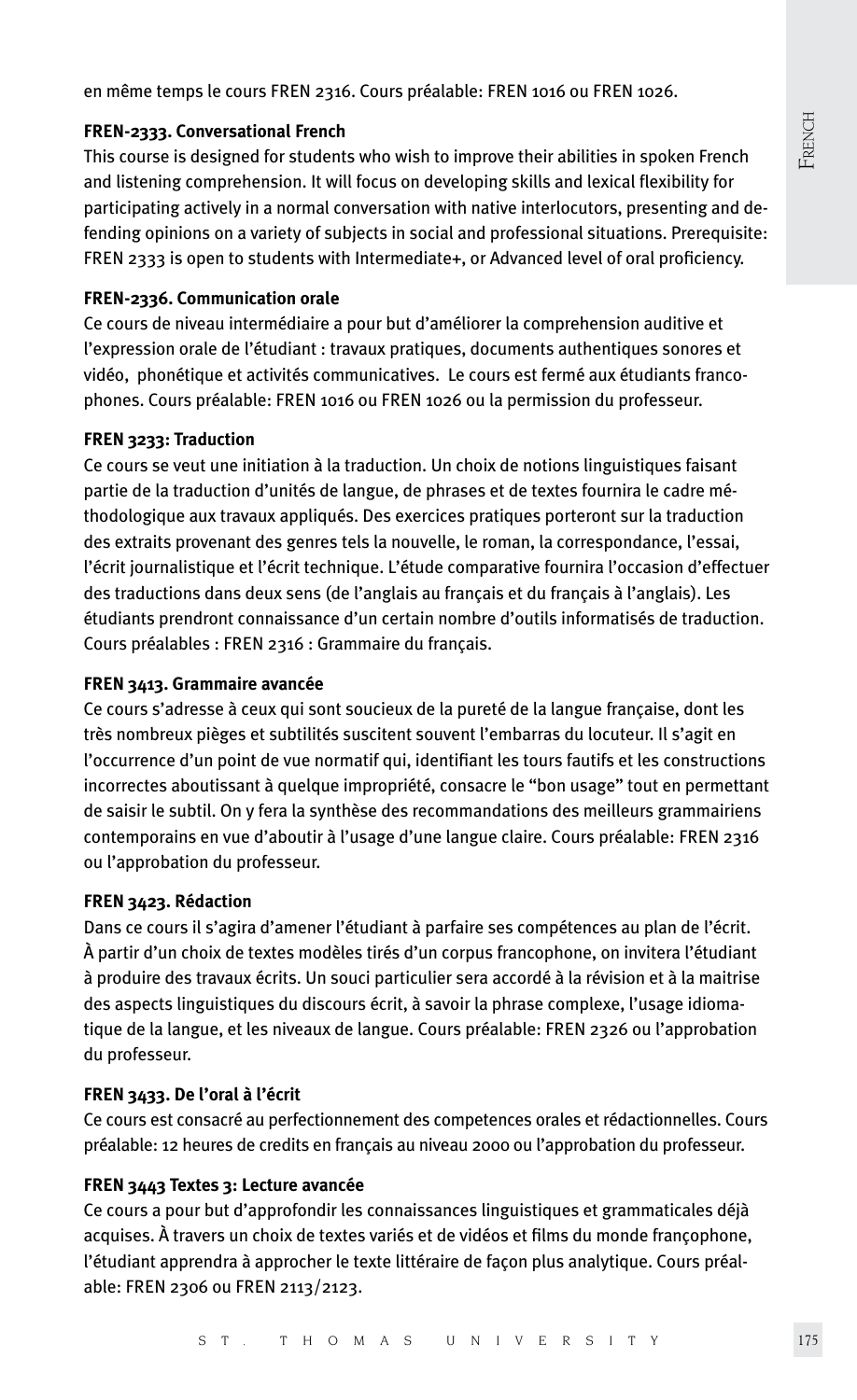#### **FREN-3542. Le théâtre**

Le théâtre, et a fortiori la tragédie, est le produit d'une grande crise de conscience qui, très tôt, secoua la vie de l'homme. En France, les auteurs se fixèrent ainsi pour mission de répondre aux interrogations suscitées par les grandes révolutions idéologiques, culturelles ou sociales qui jalonnent l'histoire de l'humanité. Ce cours se propose de découvrir ces bouleversements à travers l'étude notamment d'un certain nombre de textes représentatifs tant sur le plan théorique que sur le plan de la production théâtrale. Cours préalables : FREN 2123, FREN 2306.

# **ROML 3913. Contemporary Literary Analysis**

This course is compulsory for those students completing an Honours degree in French or Spanish and is designed to prepare the student to develop, research, plan and complete a written project on a literary topic. Students will be introduced to a selection of contemporary theoretical approaches that serve as a framework for the analysis of literary texts.

# Module 2: Civilisation du monde francophone

Choices within this module should be made in consultation with the faculty advisor and with the approval of the Romance Languages Department Honours and Majors Committee.

This module consists of a series of 3 credit-hour courses, varying from year to year, and spanning the francophone world. Each course will explore different genres and/or French topics reflecting the availability and research areas of faculty, and the interests of both students and faculty. Prerequisite: FREN 1026 or permission of the instructor.

#### **FREN-2113. Decouverte de la prose et du cinema**

Parce qu'ils mobilisent l'imaginaire et l'esprit de découverte, le texte littéraire et le cinéma peuvent être sources de plaisir et de motivation à la lecture et à l'écriture. Ce cours est centré sur la lecture et la comprehension de textes narratifs (nouvelle et roman) et cinématographiques. L'étudiant se familiarisera aux éléments fondamentaux du texte narratif en prose et aux éléments du montage et de l'esthétique du cinéma.

#### **FREN-2123. Decouverte de la poésie et du théâtre**

Parce qu'ils mobilisent l'imaginaire et l'esprit de découverte, les textes poétiques et dramatiques peuvent être sources de plaisir et de motivation à la lecture et à l'écriture. En examinant les rapports sons/sens de la poésie et les rapports texte/représentation du théâtre, l'étudiant arrivera à apprécier les qualités de ces genres.

#### **FREN-3603. Civilisation francophone 1: Europe française**

Ce cours se propose de mieux faire connaître la production culturelle des pays européens francophones, notamment la France, la Suisse et la Belgique. A travers le roman, le film, la nouvelle, la poésie et la chanson nous explorerons divers grands thèmes tels que la mort, l'exil, l'aliénation, l'amour et la réconciliation. Cours préalable: FREN 2306 ou FREN 2113/2123 ou la permission du professeur.

## **FREN-3613. Civilisation francophone 2: Amérique française**

Ce cours présente un survol de la production culturelle d'expression française en Amérique du Nord. Par le biais de films, de romans, de pièces de théâtre, de nouvelles, de chansons, d'essais et de poésie du Canada français (Québec, Acadie, Ontario, l'Ouest canadien, etc.) et de la Louisiane nous examinerons la diversité de cette population pour qui la langue française demeure une composante essentielle de l'identité. Cours préalable: FREN 2306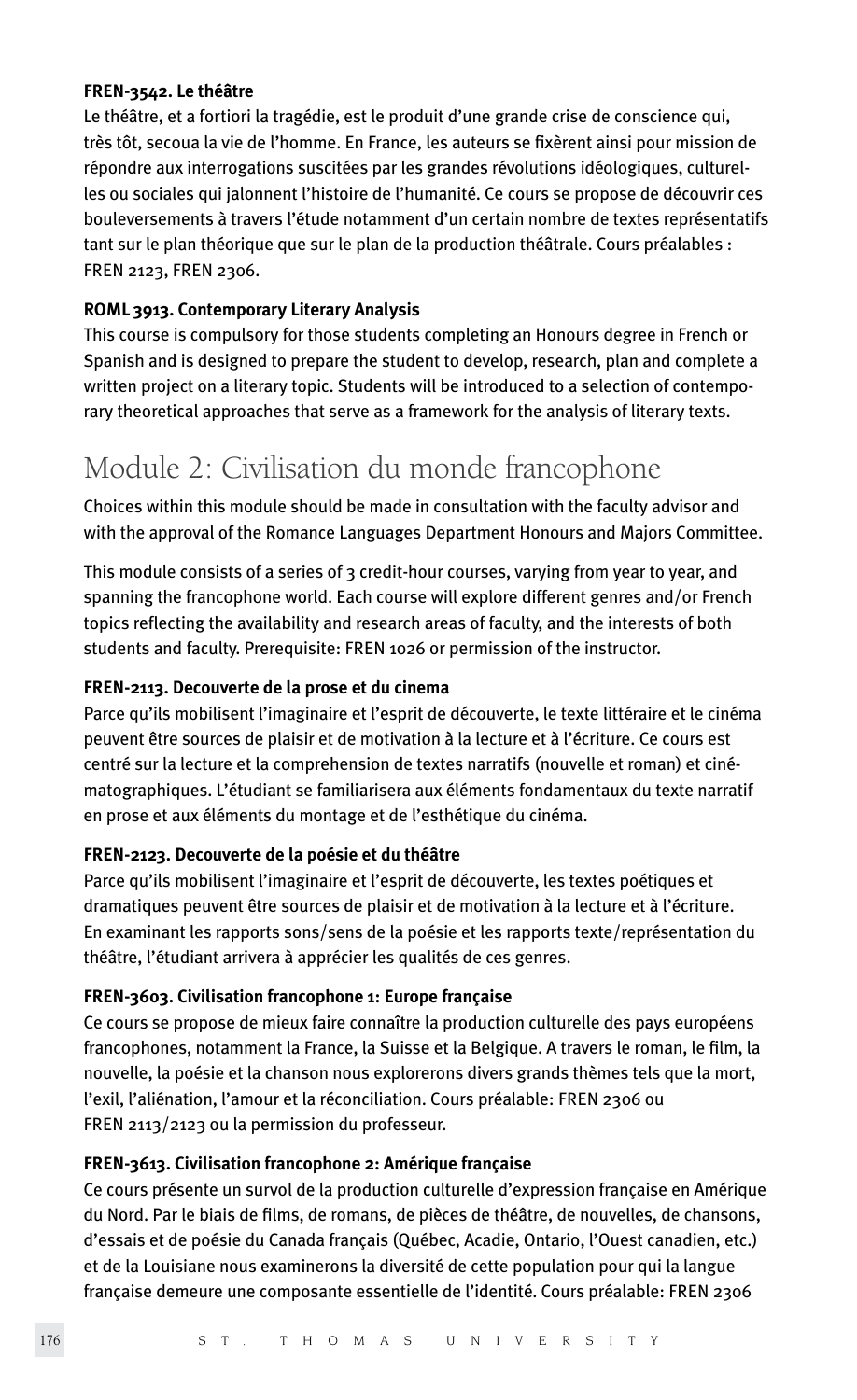French

ou FREN 2113/2123 ou la permission du professeur.

#### **FREN-3623. Civilisation francophone 3: Maghreb**

Dans ce cours, il s'agira de se familiariser avec le maghreb par la lecture d'un choix de textes (roman, nouvelle, poésie, etc.) représentatifs d'une littérature née dans le contexte de la colonisation et qui s'est approprié la langue de l'autre pour exprimer les multiples facettes de son imaginaire propre. Cet imaginaire porte les traces d'une culture orale pré-islamique (celle des Mille et une nuits), de la rencontre des peuples berbères avec les peuples arabomusulmans, et de ceux-ci avec l'occident. En adoptant une approche chronologique, on examinera l'évolution de l'esthétique et des principaux thèmes qui font l'originalité de la littérature des pays du Maghreb. Cours préalable: FREN 2306 ou FREN 2113/2123 ou la permission du professeur.

#### **FREN-3633. Civilisation francophone 4: Afrique subsaharienne et Caräibes**

Ce cours a pour objet l'étude des cultures francophones subsaharienne et caribéenne, fruits de plusieurs siècles de contacts et d'échanges entre les Africains et les Européens. Cette étude se fera à travers la foisonnante et dynamique production écrite (roman, nouvelle, poésie, etc.) et cinématographique issue des Caräibes et de l'Afrique francophone. Des thèmes tels que la Négritude, la Créolité, le colonialisme, la tradition, le concept de la famille, les modes de vie et les croyances seront étudiés. Cours préalable: FREN 2306 ou FREN 2113/2123 ou la permission du professeur.

#### **FREN-3643. Special Topics**

The content of this course changes from year to year to reflect the special strengths of faculty and the particular needs of students.

#### **FREN-4603. Special Topics**

The content of this course changes from year to year to reflect the special strengths of faculty and the particular needs of students.

# **Theme Courses**

#### **FREN-4503. L étranger parmi nous**

Étude de divers ouvrages d'auteurs francophones immigrants, exilés, expatriés, aliénés face à leur pays d'accueil. Le sentiment d'aliénation étant du reste exprimé par des personnages marginaux, on s'intéressera également à l'idée du « dépaysement chez soi », i.e. dans son propre pays et parmi les siens.

#### **FREN-4513. La crème du crime**

Une exploration à travers le texte, le film et la télévision du crime, du criminel, de la (in) justice, et des justiciers.

## **FREN-4523. Les meilleures nouvelles du 20e siècle**

La découverte du genre de la nouvelle de langue française.

#### **FREN-4533. Une affaire de famille**

Un examen de la représentation de la famille (traditionnelle, monoparentale, reconstituée, adoptive, dysfonctionelle, etc.), dans une sélection de romans, de nouvelles, de pièces de théâtre et de films.

#### **FREN-4543. Tout feu tout flamme**

De l'amour à la haine en passant par la jalousie, l'ambition, la culpabilité, la vengeance et la folie, les passions inspirent depuis tout temps le geste créateur. Un examen de la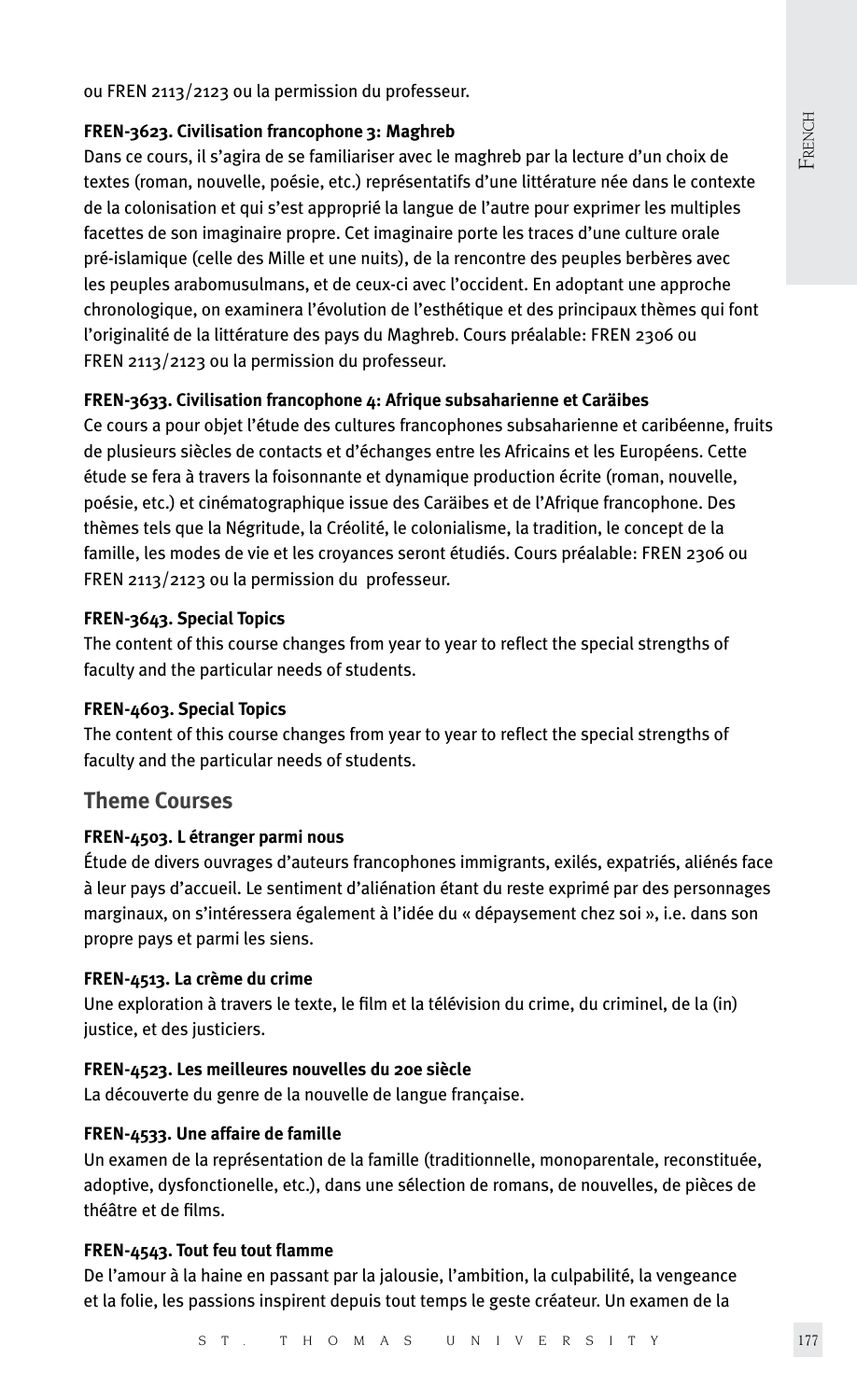représentation de passions dans une sélection d'oeuvres contemporaines et classiques (romans, poèmes, pièces de théâtre et films.)

### **FREN-4553. Souvenirs d'enfance**

L'enfance est un sujet de préoccupation pour nombreux écrivains et cinéastes francophones, car c'est dans le passé que se trouve les racines de l'identité. Ce cours se veut une exploration de la mémoire et de l'enfance.

## **FREN-4563. La guerre et la paix**

Une interrogation menée sur le sens et le non-sens du phénomène de conflit (politique, social, culturel, religieux, etc.) et ses résolutions possibles, à partir d'un choix de romans, de nouvelles, d'oeuvres dramatiques et de films.

## **FREN-4573. Un gars et une fille**

A travers le roman, le cinéma, la nouvelle et autres documents choisis de la francophonie, ce cours propose l'étude de la vie de couple et comment les liaisons se nouent et se dénouent au fil du temps.

# **FREN-4583. Défense de la langue française: du latin au français**

Ce cours se propose de retracer, notamment aux XVe-XV IIe siècles, l'émergence et l'évolution de la langue française, et d'examiner les efforts consentis en vue de la création des premiers chefs-d'oeuvre littéraires.

# **FREN-4593. Écrits des femmes, écrits sur les femmes**

Ce cours a pour objet d'examiner les thèmes récurrents dans la littérature écrite par des femmes ou traitant de problèmes d'importance capitale pour les femmes dans leurs sociétés respectives. Cet examen se fera à travers des nouvelles, des extraits de romans et d'autres documents du 19e au 21e siècles choisis dans la Francophonie.

# Module 3: French Honours

In order for a student to complete an Honours degree in French, the Honours module must be completed with an overall average of B. The Honours module consists of the compulsory course ROML 3913 Contemporary Literary Analysis and an additional 12 ch in French courses at the upper level, of which 6 cr must either be in 4000 level courses or FREN 4996 Thèse de spécialisation. Note that ROML 3913 is taught in English by selected faculty and is common to both Honours programs in French and Spanish currently being offered in the Department of Romance Languages.

Honours courses should be chosen with great care and in consultation with the student's faculty advisor. Note that all Honours Programs must be approved by the Department's Honours and Majors Committee normally in the year preceding the commencement of the program.

Students wishing to complete the Honours Program in French shall make application to the Chair of the Romance Languages Department. The application shall include: 1) a letter of intent indicating the name of the student's program advisor and intended program of study; 2) a copy of the student's transcript; 3) a writing sample from a third or fourth year French course. Normally application shall be made by April 30 of the student's third year of study. In order to be eligible for admittance to the French Honours Program, the student shall maintain a minimum of B in all French courses taken at St. Thomas University.